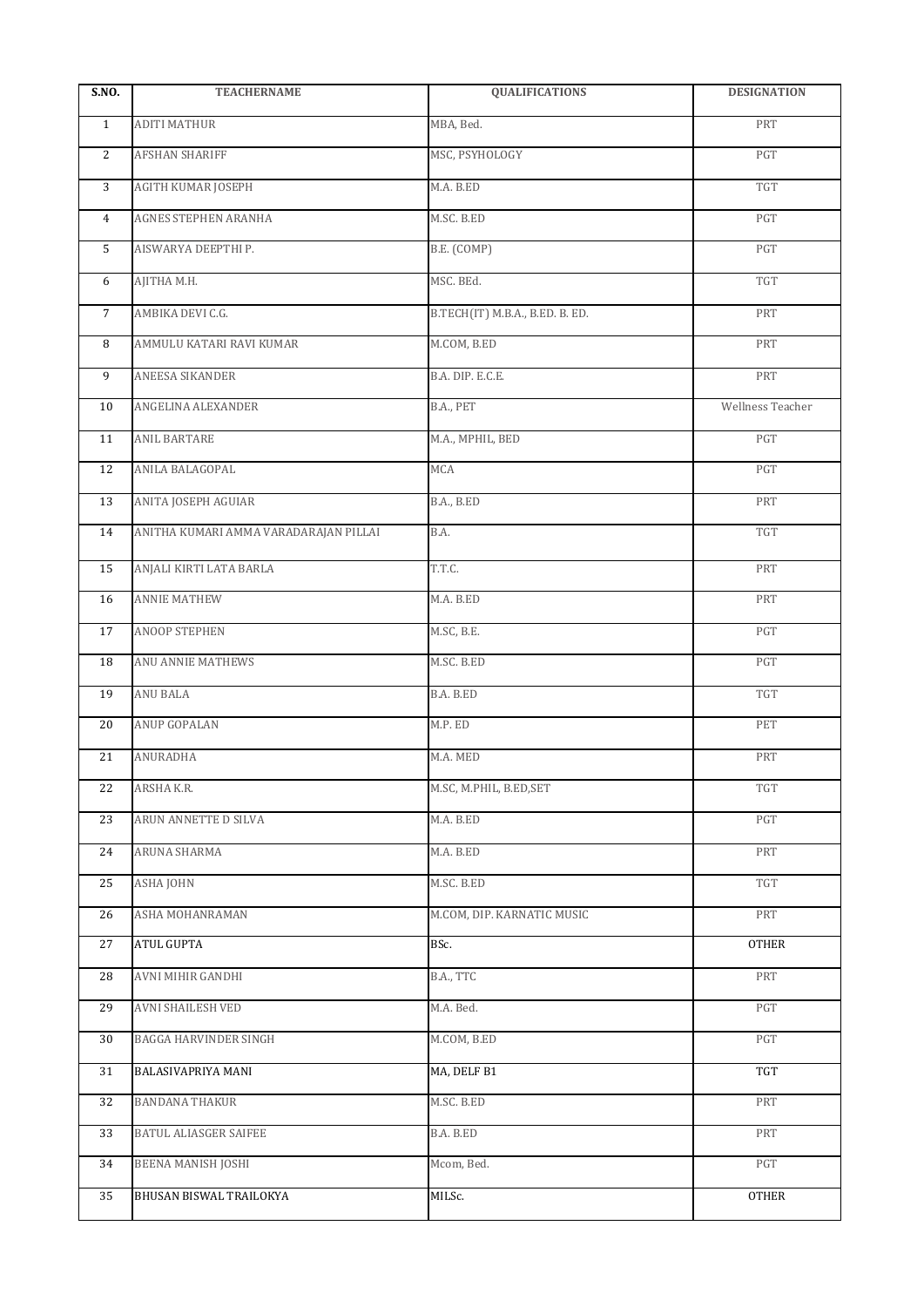| <b>BINDHU MARY THOMAS</b><br>M.COM, B.ED<br>PGT<br>37<br><b>BINDU GEORGE VIKAS</b><br>M.A. B.ED<br>PRT<br>38<br><b>BINDU JOHN</b><br>B.SC. B.ED<br>PRT<br>39<br><b>BINDU RAJEEV KUMAR</b><br>TGT<br>MSC. BED,.<br>40<br>C. KRISHNAN KUTTY<br>PGT<br>M.A. B.ED M.PHIL<br>41<br>TGT<br>CELESTINE MALITA PINTO<br>B.A. B.ED<br>42<br><b>CHITRA</b><br>M.A. B.ED<br>TGT<br>43<br>CHITRA SUDHAKARAN<br>M.COM, M.ED<br>PGT<br>44<br>DEBARPITA BANERJEE<br>PRT<br><b>BCA</b><br>45<br>DEEPA HAREKAD KRISHNA<br>B.A. B.ED<br>PRT<br>46<br>DEEPALI JAGADEESH PATIL<br><b>B.COM, KG TRAINING</b><br>PRT<br>47<br>DHANILA SAJITH<br>M.A. Bed.<br>TGT<br>48<br>DOLLY POONTHOTTATHIL DAVID<br>M.Sc., Bed.<br>PGT<br>49<br>DOMNIC DAVID KENNADY CHINNAPPAN<br>M.P. ED<br>PET<br>50<br>DROPATI PARASRAN<br>B.A. B.ED<br>PRT<br>51<br>ERNST GEORGE SCHWAN<br>Vice-Principal<br><b>B.COM B.ED</b><br>52<br>FARAH MAZHAR DALAL<br>B.A. B.ED<br>PRT<br>53<br>FLAVIA VICTORINA THERESA CASTELINO<br>B.SC. B.ED<br>PRT<br>54<br><b>GEETHU PRASEED</b><br>B.A, Bed.<br>TGT<br>55<br><b>GEMMA SCHWAN</b><br>T.T.C.<br>PRT<br>56<br><b>GEORGEKUTTY XAVIER</b><br>TGT<br>57<br>M.A. B.ED<br><b>GERARD THOMAS</b><br>MSC, MA, B.ED<br>$\operatorname{TGT}$<br>58<br><b>GURJINDER KAUR</b><br>TGT<br>59<br>M.A. B.ED<br><b>GURU ARCHANA SANJAY KOTEGAR</b><br>TGT<br>MCA<br>60<br><b>HAMIN VINOY</b><br>PRT<br>B.A. B.ED<br>61<br>HEMLATA<br>M.A. B.ED<br>PRT<br>62<br>HUSAIN ABID RIZVI<br>$\operatorname{TGT}$<br>63<br>M.A<br>PGT<br>INDRANI DASGUPTA<br>M.A. B.ED<br>64<br>B.A., TTC<br>PRT<br>JACINTHA YEH MON KWAN<br>65<br>M.SC. IT, B.E. (COMP)<br>PGT<br>JAGADEESH SHAKARGOUDA PATIL<br>66<br><b>JAGJIT KAUR</b><br>M.A. B.ED<br>PRT<br>67<br>JAISREE GUNTURY<br>PRT<br>B.COM DIP IN MUSIC<br>68<br><b>JANE SONIAH G</b><br>TGT<br>B.A. B.ED<br>69<br><b>JASLIN SHEEBA</b><br>TGT<br>M.A<br>70 | 36 | BIBI KHUTEJA SHAKEEL AHMED SHAIKH | B.SC. B.ED | PRT |
|------------------------------------------------------------------------------------------------------------------------------------------------------------------------------------------------------------------------------------------------------------------------------------------------------------------------------------------------------------------------------------------------------------------------------------------------------------------------------------------------------------------------------------------------------------------------------------------------------------------------------------------------------------------------------------------------------------------------------------------------------------------------------------------------------------------------------------------------------------------------------------------------------------------------------------------------------------------------------------------------------------------------------------------------------------------------------------------------------------------------------------------------------------------------------------------------------------------------------------------------------------------------------------------------------------------------------------------------------------------------------------------------------------------------------------------------------------------------------------------------------------------------------------------------------------------------------------------------------------------------------------------------------------------------------------------------------------------------------------------------------------------------------------------------------------------------------------------------------------------------------|----|-----------------------------------|------------|-----|
|                                                                                                                                                                                                                                                                                                                                                                                                                                                                                                                                                                                                                                                                                                                                                                                                                                                                                                                                                                                                                                                                                                                                                                                                                                                                                                                                                                                                                                                                                                                                                                                                                                                                                                                                                                                                                                                                              |    |                                   |            |     |
|                                                                                                                                                                                                                                                                                                                                                                                                                                                                                                                                                                                                                                                                                                                                                                                                                                                                                                                                                                                                                                                                                                                                                                                                                                                                                                                                                                                                                                                                                                                                                                                                                                                                                                                                                                                                                                                                              |    |                                   |            |     |
|                                                                                                                                                                                                                                                                                                                                                                                                                                                                                                                                                                                                                                                                                                                                                                                                                                                                                                                                                                                                                                                                                                                                                                                                                                                                                                                                                                                                                                                                                                                                                                                                                                                                                                                                                                                                                                                                              |    |                                   |            |     |
|                                                                                                                                                                                                                                                                                                                                                                                                                                                                                                                                                                                                                                                                                                                                                                                                                                                                                                                                                                                                                                                                                                                                                                                                                                                                                                                                                                                                                                                                                                                                                                                                                                                                                                                                                                                                                                                                              |    |                                   |            |     |
|                                                                                                                                                                                                                                                                                                                                                                                                                                                                                                                                                                                                                                                                                                                                                                                                                                                                                                                                                                                                                                                                                                                                                                                                                                                                                                                                                                                                                                                                                                                                                                                                                                                                                                                                                                                                                                                                              |    |                                   |            |     |
|                                                                                                                                                                                                                                                                                                                                                                                                                                                                                                                                                                                                                                                                                                                                                                                                                                                                                                                                                                                                                                                                                                                                                                                                                                                                                                                                                                                                                                                                                                                                                                                                                                                                                                                                                                                                                                                                              |    |                                   |            |     |
|                                                                                                                                                                                                                                                                                                                                                                                                                                                                                                                                                                                                                                                                                                                                                                                                                                                                                                                                                                                                                                                                                                                                                                                                                                                                                                                                                                                                                                                                                                                                                                                                                                                                                                                                                                                                                                                                              |    |                                   |            |     |
|                                                                                                                                                                                                                                                                                                                                                                                                                                                                                                                                                                                                                                                                                                                                                                                                                                                                                                                                                                                                                                                                                                                                                                                                                                                                                                                                                                                                                                                                                                                                                                                                                                                                                                                                                                                                                                                                              |    |                                   |            |     |
|                                                                                                                                                                                                                                                                                                                                                                                                                                                                                                                                                                                                                                                                                                                                                                                                                                                                                                                                                                                                                                                                                                                                                                                                                                                                                                                                                                                                                                                                                                                                                                                                                                                                                                                                                                                                                                                                              |    |                                   |            |     |
|                                                                                                                                                                                                                                                                                                                                                                                                                                                                                                                                                                                                                                                                                                                                                                                                                                                                                                                                                                                                                                                                                                                                                                                                                                                                                                                                                                                                                                                                                                                                                                                                                                                                                                                                                                                                                                                                              |    |                                   |            |     |
|                                                                                                                                                                                                                                                                                                                                                                                                                                                                                                                                                                                                                                                                                                                                                                                                                                                                                                                                                                                                                                                                                                                                                                                                                                                                                                                                                                                                                                                                                                                                                                                                                                                                                                                                                                                                                                                                              |    |                                   |            |     |
|                                                                                                                                                                                                                                                                                                                                                                                                                                                                                                                                                                                                                                                                                                                                                                                                                                                                                                                                                                                                                                                                                                                                                                                                                                                                                                                                                                                                                                                                                                                                                                                                                                                                                                                                                                                                                                                                              |    |                                   |            |     |
|                                                                                                                                                                                                                                                                                                                                                                                                                                                                                                                                                                                                                                                                                                                                                                                                                                                                                                                                                                                                                                                                                                                                                                                                                                                                                                                                                                                                                                                                                                                                                                                                                                                                                                                                                                                                                                                                              |    |                                   |            |     |
|                                                                                                                                                                                                                                                                                                                                                                                                                                                                                                                                                                                                                                                                                                                                                                                                                                                                                                                                                                                                                                                                                                                                                                                                                                                                                                                                                                                                                                                                                                                                                                                                                                                                                                                                                                                                                                                                              |    |                                   |            |     |
|                                                                                                                                                                                                                                                                                                                                                                                                                                                                                                                                                                                                                                                                                                                                                                                                                                                                                                                                                                                                                                                                                                                                                                                                                                                                                                                                                                                                                                                                                                                                                                                                                                                                                                                                                                                                                                                                              |    |                                   |            |     |
|                                                                                                                                                                                                                                                                                                                                                                                                                                                                                                                                                                                                                                                                                                                                                                                                                                                                                                                                                                                                                                                                                                                                                                                                                                                                                                                                                                                                                                                                                                                                                                                                                                                                                                                                                                                                                                                                              |    |                                   |            |     |
|                                                                                                                                                                                                                                                                                                                                                                                                                                                                                                                                                                                                                                                                                                                                                                                                                                                                                                                                                                                                                                                                                                                                                                                                                                                                                                                                                                                                                                                                                                                                                                                                                                                                                                                                                                                                                                                                              |    |                                   |            |     |
|                                                                                                                                                                                                                                                                                                                                                                                                                                                                                                                                                                                                                                                                                                                                                                                                                                                                                                                                                                                                                                                                                                                                                                                                                                                                                                                                                                                                                                                                                                                                                                                                                                                                                                                                                                                                                                                                              |    |                                   |            |     |
|                                                                                                                                                                                                                                                                                                                                                                                                                                                                                                                                                                                                                                                                                                                                                                                                                                                                                                                                                                                                                                                                                                                                                                                                                                                                                                                                                                                                                                                                                                                                                                                                                                                                                                                                                                                                                                                                              |    |                                   |            |     |
|                                                                                                                                                                                                                                                                                                                                                                                                                                                                                                                                                                                                                                                                                                                                                                                                                                                                                                                                                                                                                                                                                                                                                                                                                                                                                                                                                                                                                                                                                                                                                                                                                                                                                                                                                                                                                                                                              |    |                                   |            |     |
|                                                                                                                                                                                                                                                                                                                                                                                                                                                                                                                                                                                                                                                                                                                                                                                                                                                                                                                                                                                                                                                                                                                                                                                                                                                                                                                                                                                                                                                                                                                                                                                                                                                                                                                                                                                                                                                                              |    |                                   |            |     |
|                                                                                                                                                                                                                                                                                                                                                                                                                                                                                                                                                                                                                                                                                                                                                                                                                                                                                                                                                                                                                                                                                                                                                                                                                                                                                                                                                                                                                                                                                                                                                                                                                                                                                                                                                                                                                                                                              |    |                                   |            |     |
|                                                                                                                                                                                                                                                                                                                                                                                                                                                                                                                                                                                                                                                                                                                                                                                                                                                                                                                                                                                                                                                                                                                                                                                                                                                                                                                                                                                                                                                                                                                                                                                                                                                                                                                                                                                                                                                                              |    |                                   |            |     |
|                                                                                                                                                                                                                                                                                                                                                                                                                                                                                                                                                                                                                                                                                                                                                                                                                                                                                                                                                                                                                                                                                                                                                                                                                                                                                                                                                                                                                                                                                                                                                                                                                                                                                                                                                                                                                                                                              |    |                                   |            |     |
|                                                                                                                                                                                                                                                                                                                                                                                                                                                                                                                                                                                                                                                                                                                                                                                                                                                                                                                                                                                                                                                                                                                                                                                                                                                                                                                                                                                                                                                                                                                                                                                                                                                                                                                                                                                                                                                                              |    |                                   |            |     |
|                                                                                                                                                                                                                                                                                                                                                                                                                                                                                                                                                                                                                                                                                                                                                                                                                                                                                                                                                                                                                                                                                                                                                                                                                                                                                                                                                                                                                                                                                                                                                                                                                                                                                                                                                                                                                                                                              |    |                                   |            |     |
|                                                                                                                                                                                                                                                                                                                                                                                                                                                                                                                                                                                                                                                                                                                                                                                                                                                                                                                                                                                                                                                                                                                                                                                                                                                                                                                                                                                                                                                                                                                                                                                                                                                                                                                                                                                                                                                                              |    |                                   |            |     |
|                                                                                                                                                                                                                                                                                                                                                                                                                                                                                                                                                                                                                                                                                                                                                                                                                                                                                                                                                                                                                                                                                                                                                                                                                                                                                                                                                                                                                                                                                                                                                                                                                                                                                                                                                                                                                                                                              |    |                                   |            |     |
|                                                                                                                                                                                                                                                                                                                                                                                                                                                                                                                                                                                                                                                                                                                                                                                                                                                                                                                                                                                                                                                                                                                                                                                                                                                                                                                                                                                                                                                                                                                                                                                                                                                                                                                                                                                                                                                                              |    |                                   |            |     |
|                                                                                                                                                                                                                                                                                                                                                                                                                                                                                                                                                                                                                                                                                                                                                                                                                                                                                                                                                                                                                                                                                                                                                                                                                                                                                                                                                                                                                                                                                                                                                                                                                                                                                                                                                                                                                                                                              |    |                                   |            |     |
|                                                                                                                                                                                                                                                                                                                                                                                                                                                                                                                                                                                                                                                                                                                                                                                                                                                                                                                                                                                                                                                                                                                                                                                                                                                                                                                                                                                                                                                                                                                                                                                                                                                                                                                                                                                                                                                                              |    |                                   |            |     |
|                                                                                                                                                                                                                                                                                                                                                                                                                                                                                                                                                                                                                                                                                                                                                                                                                                                                                                                                                                                                                                                                                                                                                                                                                                                                                                                                                                                                                                                                                                                                                                                                                                                                                                                                                                                                                                                                              |    |                                   |            |     |
|                                                                                                                                                                                                                                                                                                                                                                                                                                                                                                                                                                                                                                                                                                                                                                                                                                                                                                                                                                                                                                                                                                                                                                                                                                                                                                                                                                                                                                                                                                                                                                                                                                                                                                                                                                                                                                                                              |    |                                   |            |     |
|                                                                                                                                                                                                                                                                                                                                                                                                                                                                                                                                                                                                                                                                                                                                                                                                                                                                                                                                                                                                                                                                                                                                                                                                                                                                                                                                                                                                                                                                                                                                                                                                                                                                                                                                                                                                                                                                              |    |                                   |            |     |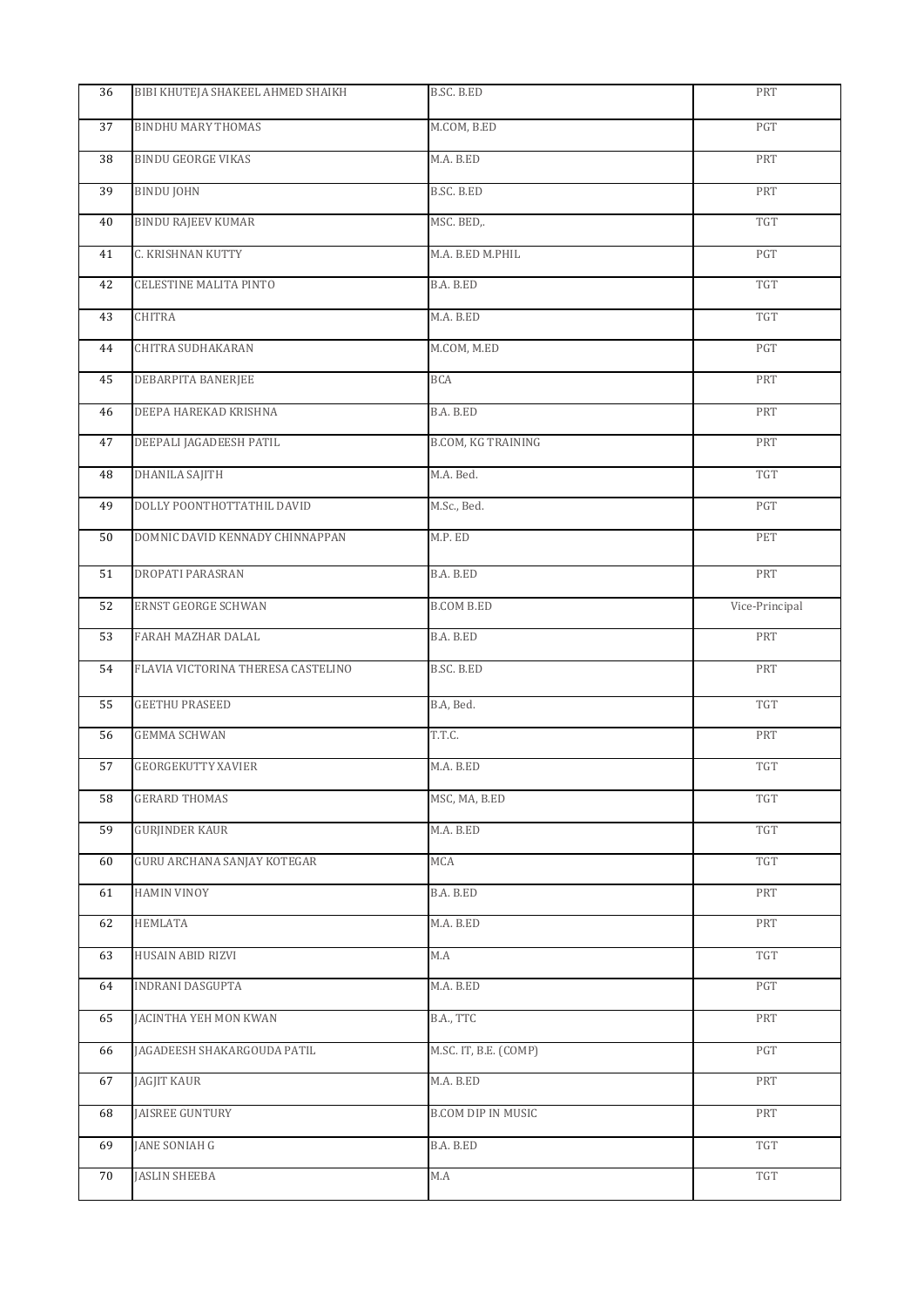| 71  | <b>JASMIN JOSEPH</b>       | MSC. BED,.                         | PGT                     |
|-----|----------------------------|------------------------------------|-------------------------|
| 72  | JASPREET KAUR GURDEV SINGH | B.A. B.ED                          | PRT                     |
| 73  | JAYALAKSHMI NAIR           | <b>Bsc Psychology</b>              | PRT                     |
| 74  | JAYAPRAKASH K. PILLAI      | M.SC. B.ED                         | Vice-Principal          |
| 75  | <b>JENESHA JOSEPH</b>      | M.SC. B.ED                         | PGT                     |
| 76  | <b>JENIFER ROBINSON</b>    | M.SC, M.PHIL, B.ED, SET            | PGT                     |
| 77  | JOBBY P                    | M.SC. B.ED                         | TGT                     |
| 78  | <b>JOJI K JOY</b>          | M.SC, B.ED                         | PGT                     |
| 79  | <b>JYOTI SINGH</b>         | M.SC, B.ED, PGDCA                  | PRT                     |
| 80  | <b>KAILASH PATRO</b>       | M.A. B.ED                          | <b>TGT</b>              |
| 81  | KALYAN MAJUMDAR            | M.A. MUSCI, PHD                    | TGT                     |
| 82  | <b>KANAK MITRA</b>         | B.F.A.                             | TGT                     |
| 83  | KANCHAN LATA SHRIVASTAVA   | M.A. B.ED                          | <b>TGT</b>              |
| 84  | KHUSHBU GAURAV JOSHI       | Med.                               | PGT                     |
| 85  | LIZA BOMEDIANO             | M.A. MPED                          | PRT                     |
| 86  | LUBNA FATIMA IMRAN         | M.SC. B.ED                         | PRT                     |
| 87  | LYNN MARINA FERNANDEZ      | X11, PRE PRIMARY TEACHERS TRAINING | PRT                     |
| 88  | MANJU BARGAVI PREMKUMAR    | B.E. (COMP), B.ED.                 | <b>TGT</b>              |
| 89  | MANJULA HARINARAYANAN      | M.SC. B.ED                         | PRT                     |
| 90  | MARIYAM JUZER LAXMIDAR     | B.SC, DIP IN MONTESSORI            | PRT                     |
| 91  | MARY SUNITHA JOSEPH        | M.SC. B.ED                         | <b>TGT</b>              |
| 92  | MATHEW GEORGE              | M.A. B.ED                          | $\mathop{\mathrm{PGT}}$ |
| 93  | <b>MATHEW PHILIP</b>       | M.A. M.PHIL, PH.D                  | <b>TGT</b>              |
| 94  | MIDHAT FATIMA HIFAZAT MIR  | B.A. B.ED                          | PRT                     |
| 95  | MINI HENRY                 | B.SC, B.ED                         | PRT                     |
| 96  | MINU THOMAS JACOB          | M.A. B.ED                          | PGT                     |
| 97  | MONICA GUPTA               | Bsc., BPEd, MBA                    | TGT                     |
| 98  | MOUSAMI ADITYA             | Diploma in Teaching                | PRT                     |
| 99  | MUHAMMAD ABDULLAH HASHIM   | M.A. B.ED                          | TGT                     |
| 100 | MURUKAN.A                  | M.A. B.ED                          | TGT                     |
| 101 | <b>MUSLIM JAHAN</b>        | M.A., B.ED.                        | PRT                     |
| 102 | NAFISA SHABBIR SHAKIR      | B.COM, MONTISSORI TRAINING         | PRT                     |
| 103 | NAGESHWARAN S.             | <b>B.sc Physical education</b>     | PET                     |
| 104 | NAGESWAR RAO DOSAPATI      | M.SC, B.ED, PGDCA                  | Principal               |
| 105 | NANDINI SATHISH KUMAR      | M.A. PGDCA                         | PRT                     |
| 106 | NEELAM KUMARI SONKHALA     | B.A. B.ED, M.A.                    | TGT                     |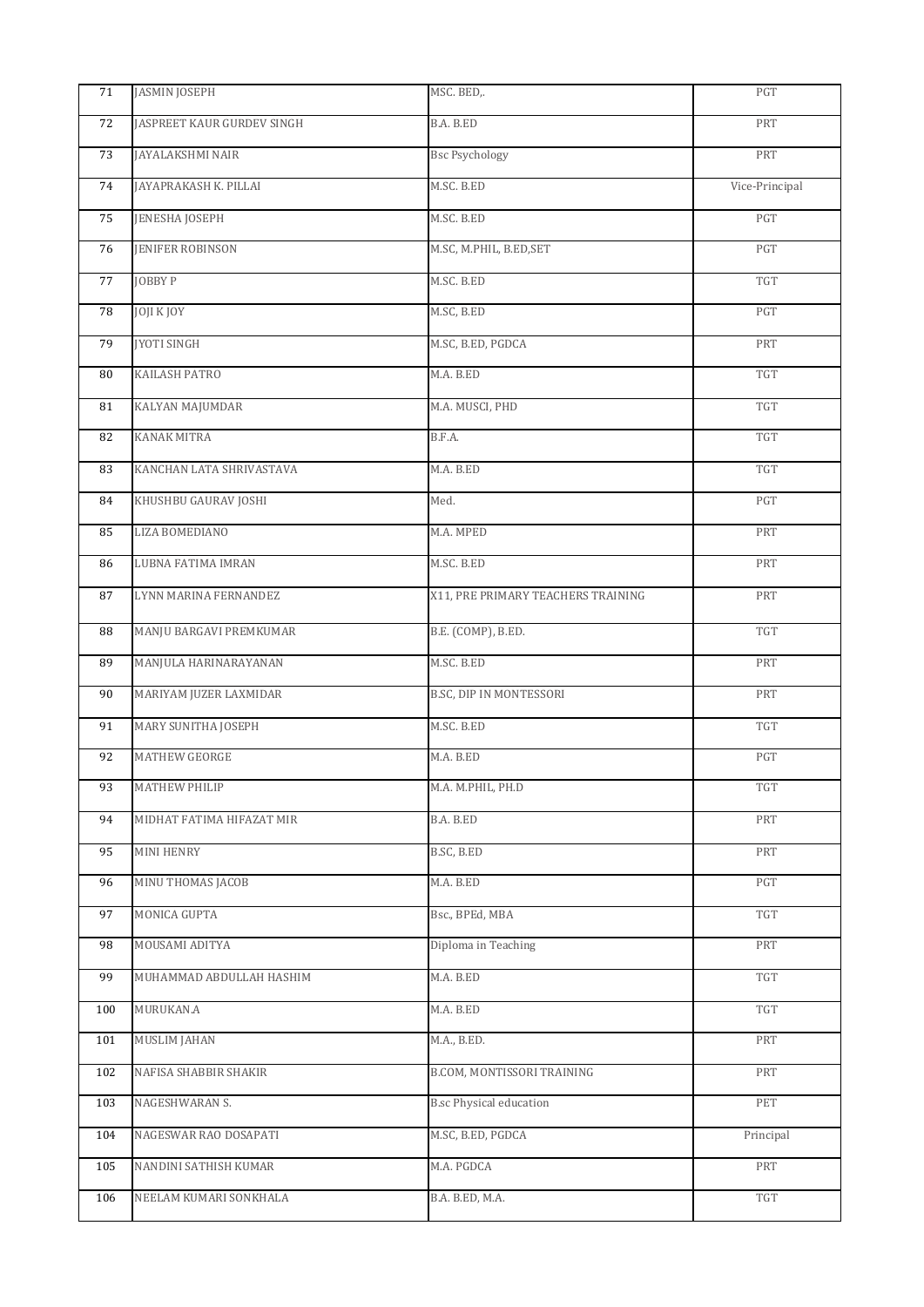| 107 | <b>NEENA ALEX</b>                   | MSC, BEd                       | <b>TGT</b>              |
|-----|-------------------------------------|--------------------------------|-------------------------|
| 108 | NEENA SAMPATH ARAKAL                | B.A., TTC                      | PRT                     |
| 109 | NEETHU HARI                         | M.COM, DIP IN MONTESSERI       | PRT                     |
| 110 | NEHA SUSAN CHERIAN                  | M. Sc.                         | $\mathop{\mathrm{PGT}}$ |
| 111 | <b>NITISH RAIKAR</b>                | MPEd.                          | PET                     |
| 112 | NOWSHAD FIROZ KHURSHID              | B.COM, M.A. B.ED               | TGT                     |
| 113 | PALKA JAGGI                         | B.A. M.A. MONTISSORI TRAINING  | PRT                     |
| 114 | PALLAVI SANJAY GOKHALE              | B.COM, B.ED                    | PRT                     |
| 115 | PARITA PURECHA                      | B.A. H.SC, MONTISSORI TRAINING | PRT                     |
| 116 | PAUL CHACKERY DOMINIC               | M.SC. B.ED                     | TGT                     |
| 117 | POOJA SAMPAT                        | <b>B.SC PGDEPGT</b>            | PRT                     |
| 118 | POONAM JOSHI                        | <b>B.ED</b>                    | PRT                     |
| 119 | PRAMOD KADUTHAZHOR VIJAYACHANDRAN   | M.A. B.ED                      | TGT                     |
| 120 | PRANAV D SHETH                      | B.A., TTC, ATTC                | Wellness Teacher        |
| 121 | PRASAD PULIATH KALAVARA             | M.SC. B.ED                     | PGT                     |
| 122 | PRASEETHA SREEDHARAN                | M.A. B.ED                      | TGT                     |
| 123 | PRAVIN KUMAR                        | BSc., Bed                      | <b>OTHER</b>            |
| 124 | PREETHA JAYAPRASAD                  | M.A. B.ED                      | TGT                     |
| 125 | PREMLATA THAKUR                     | D.P.ED, M.P. ED                | PET                     |
| 126 | RABECCA JOHNSON                     | MCA, B.ED, PGDCA               | PRT                     |
| 127 | <b>RAGESH G</b>                     | B.A, B.ED                      | $\operatorname{TGT}$    |
| 128 | RAINHA STELLA PETER                 | B.SC. B.ED                     | PRT                     |
| 129 | RAJARSHI GHOSH DASTIDAR             | M.COM, B.ED, PGDBM             | <b>PGT</b>              |
| 130 | RAM KEWAL YADAV                     | M.A. B.ED                      | TGT                     |
| 131 | RAM KRISHNA                         | M.A. B.ED                      | TGT                     |
| 132 | RANDHIR KUMAR GUPTA                 | M.Sc., Bed.                    | PGT                     |
| 133 | RANJANA SANGTANI                    | M.SC. B.ED                     | TGT                     |
| 134 | RANJITH KUMAR                       | MCA, MPHIL                     | PGT                     |
| 135 | RASHMI PRAFUL KASLIKAR              | B.Sc., BEd.                    | PRT                     |
| 136 | RASHMI PRAKASH PATANKAR             | B.COM, MONTISSORI TRAINING     | Special Educator        |
| 137 | REENA PRASANTH                      | MSC, BEd                       | TGT                     |
| 138 | REJITHA SAJITH                      | M.SC, M.PHIL, B.ED, SET        | PGT                     |
| 139 | RENJINI KRISHNA MOORTHI LATHAKUMARI | Dip In Arts                    | <b>OTHER</b>            |
| 140 | RENUKA NARAYANAN KUTTY              | H.S.C., T.T.C                  | PRT                     |
| 141 | RENUKA RAHUL RAJEEV                 | B.A, Bed.                      | TGT                     |
|     |                                     |                                |                         |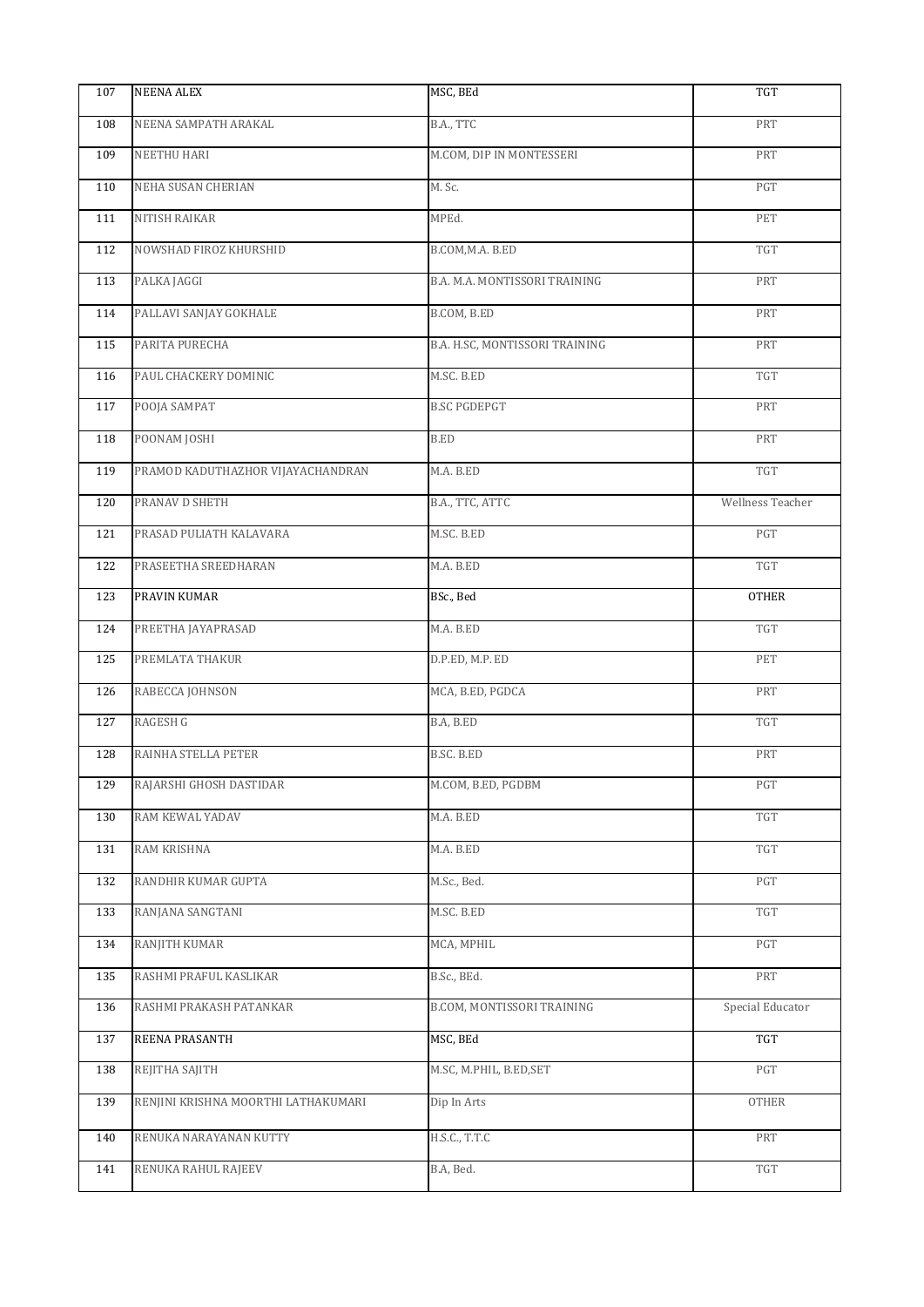| 142 | RESHAM HARESH KUNDNANI         | B.SC, CERTIFICATE COURSE IN YOGA | Wellness Teacher     |
|-----|--------------------------------|----------------------------------|----------------------|
| 143 | RIA KARWANI                    | M.COM, B.ED                      | $\operatorname{TGT}$ |
| 144 | RINKU YAGNESH TANNA            | M.A. B.ED                        | PRT                  |
| 145 | RIZWANA BEGUM GHOUSE BASHA     | BSC, M.A. M.PHIL, PHD.           | PRT                  |
| 146 | ROHINI SWAMINATHAN             | <b>MSW</b>                       | Wellness Teacher     |
| 147 | ROSHNI MAZUMDAR GHOSH DASTIDAR | M.A. B.ED, CELTA                 | PGT                  |
| 148 | ROXANNA ANN RAFFERTY           | T.T.C                            | PRT                  |
| 149 | RUPA VELAYUDHAN                | MBA, M.Phil                      | <b>TGT</b>           |
| 150 | SABINA DANIELLS                | M.A. B.ED                        | PRT                  |
| 151 | SAFARUDEEN KUNNUMAL RAFEEK     | B.A, Bed.                        | <b>TGT</b>           |
| 152 | SAGAYA MARY LOUIS              | B.SC, B.ED                       | PRT                  |
| 153 | SAKINA TAHER PATLA             | B.A. B.ED                        | PRT                  |
| 154 | SAMEERA FATIMA                 | B.COM B.ED                       | PRT                  |
| 155 | <b>SAMREEN SYED</b>            | B.A., Dip Dance                  | OTHER                |
| 156 | <b>SANDEEP BANERJEE</b>        | B.V.A.                           | PRT                  |
| 157 | SANDRA RACHEL OOMMEN           | M.A. Bed.                        | TGT                  |
| 158 | SANGEETA SHARMA                | M.A. B.ED                        | PRT                  |
| 159 | SANJEET KUMAR DAS              | M.SC. B.ED                       | PGT                  |
| 160 | SARITA SHARMA                  | B.A., TTC                        | PRT                  |
| 161 | SAVIO MARIO PEREIRA            | DIPLOMA IN MUSIC                 | TGT                  |
| 162 | SAVITHA PATRICIA DSOUZA        | H.S.C. T.T.C                     | PRT                  |
| 163 | SEEMA BASAK PEREIRA            | B.A., KG, TCH, TRG, B.ED         | PRT                  |
| 164 | SEREENA MATHEW                 | B.SC. B.ED                       | <b>TGT</b>           |
| 165 | SHAHNAWAZ KHAN                 | BBA, Bed.                        | TGT                  |
| 166 | SHAMITA SEBASTIAN ANCHAN       | <b>B.Ed Specialized in ASD</b>   | Special Educator     |
| 167 | SHAROL BAINU THOMAS            | M.SC. B.ED                       | <b>TGT</b>           |
| 168 | SHASHIKALA PRABHAT KUMAR       | B.A. B.ED                        | Vice-Principal       |
| 169 | SHAZIAH SHAIKH                 | B.A. B.ED                        | TGT                  |
| 170 | SHEBA SIDDIQUI                 | M.A. H.SC                        | PRT                  |
| 171 | SHEELA MARY                    | B.COM, B.G.L                     | PRT                  |
| 172 | SHEENA CHANDY                  | B.SC. M.ED                       | $\operatorname{TGT}$ |
| 173 | SHIBAS PARAYAPURATHU BAVA      | BPE, M.PEd. MPHIL                | PET                  |
| 174 | SHIJI MOLE KM.                 | M.SC, B.ED                       | TGT                  |
| 175 | SHIRLEY SURESH                 | B. A., Monte, TT                 | PRT                  |
| 176 | SHRUTI MUKUNDAN                | M.SC. B.ED                       | <b>TGT</b>           |
| 177 | SHUBA VASANTH SHETTY           | M.SC                             | PRT                  |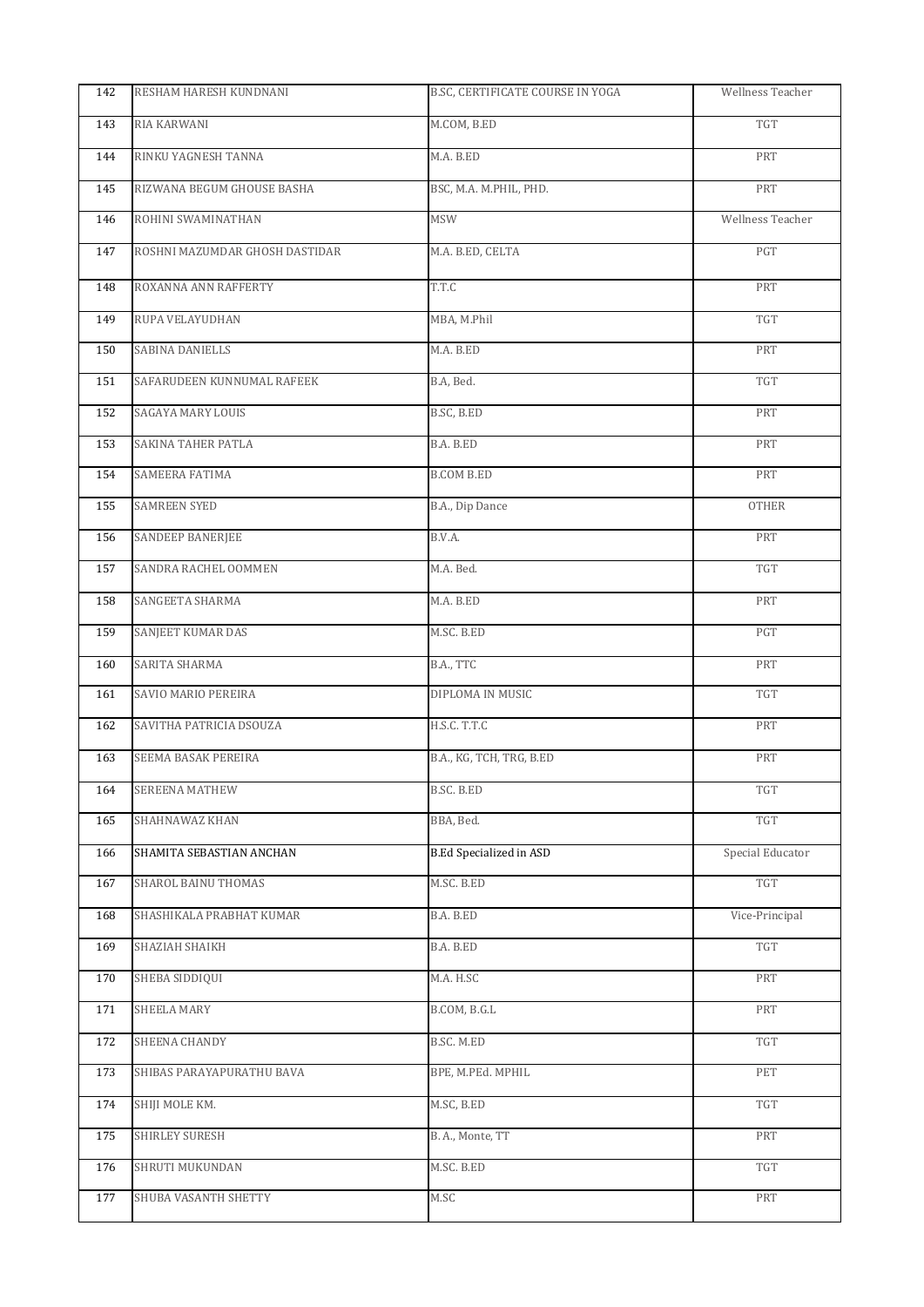| 178 | <b>SHYNI VINOD</b>                | M.SC. B.ED                | <b>TGT</b>           |
|-----|-----------------------------------|---------------------------|----------------------|
| 179 | SIJO THEKKAN RAPPAI               | M.P. ED                   | PET                  |
| 180 | SIMA GHOSH DASTIDAR               | <b>B.SC DIP. FRENCH</b>   | <b>TGT</b>           |
| 181 | SNEHAL CHETAN JANI                | PG, HINDUSTANI MUSIC      | PRT                  |
| 182 | SOBHANA RANI PRAMOD               | B.E.                      | TGT                  |
| 183 | SONI SANJIV SRIVASTAVA            | M.SC. B.ED                | TGT                  |
| 184 | SONY CHACKO PANATHANATH           | M.A. B.ED, CELTA          | PGT                  |
| 185 | SOUMYA LEELAKUMARI SADASIVAN NAIR | M.SC. B.ED                | PRT                  |
| 186 | SOUMYA VIJAYAN                    | M.C.A. B.ED               | TGT                  |
| 187 | SREEJA ARAVINDAKSHAN              | M.SC, M.PHIL, B.ED, SET   | TGT                  |
| 188 | SREEJA VIJAYAN                    | M.A. B.ED                 | $\operatorname{TGT}$ |
| 189 | STANLEY V. JOSEPH                 | <b>GRADE 8 TH TRINITY</b> | PRT                  |
| 190 | SUCHETA CHAWLA                    | B.A. B.ED                 | PRT                  |
| 191 | SUCHETA JESRANI                   | M.SC, B. ED, CELTA        | PRT                  |
| 192 | SUDESHNA MAJUMDAR                 | M.A. B.ED                 | PGT                  |
| 193 | SUDHA PANKAJ JOSHI                | M.SC. B.ED                | PRT                  |
| 194 | <b>SUMA SENU</b>                  | MA. B.ED                  | TGT                  |
| 195 | <b>SUMATHY MAGESH</b>             | M.A. B.ED                 | <b>TGT</b>           |
| 196 | SUNITA SAIKIA BHADRA              | M.A, B.ED                 | PRT                  |
| 197 | <b>SURENDRA THAKUR</b>            | M.A. B.ED                 | $\operatorname{TGT}$ |
| 198 | SUSHILKUMAR SHARMA                | M.A. B.ED                 | $\operatorname{TGT}$ |
| 199 | SYLVIA RAMONA MALOWNEY            | B.A., TTC                 | PRT                  |
| 200 | TESS MARY THOMAS                  | <b>MCA</b>                | TGT                  |
| 201 | TRESA KUMAR                       | M.A. B.ED                 | PRT                  |
| 202 | UMA RAJU DATLA                    | M.A B.ED                  | TGT                  |
| 203 | USHA ABRAHAM                      | B.A. B.ED                 | PRT                  |
| 204 | <b>USHA RAI</b>                   | B.A. B.ED                 | PRT                  |
| 205 | VANESSA VARELA                    | Bcom.                     | PRT                  |
| 206 | VANITA SHAILESH SHINGARE          | B.A. B.P.ED               | PET                  |
| 207 | VARSHA JAISIMHA                   | MONTISSORI TRAINING       | PRT                  |
| 208 | VEDA VIJAY                        | MSC, MONT. TRAINING       | PRT                  |
| 209 | <b>VEERANKA SHAH</b>              | MA, PGD, CELTA            | TGT                  |
| 210 | <b>VIKAS DHOKNE</b>               | M.P. ED                   | PET                  |
| 211 | VIKRANT VILAS PURANDARE           | B.SC. B.ED                | TGT                  |
| 212 | VINITHA KAVASSERY PADAVEEDU       | DIP. IN DANCE             | PRT                  |
| 213 | VINOD KUMAR THEKKE MARIVEETIL     | B.A. B.ED                 | TGT                  |